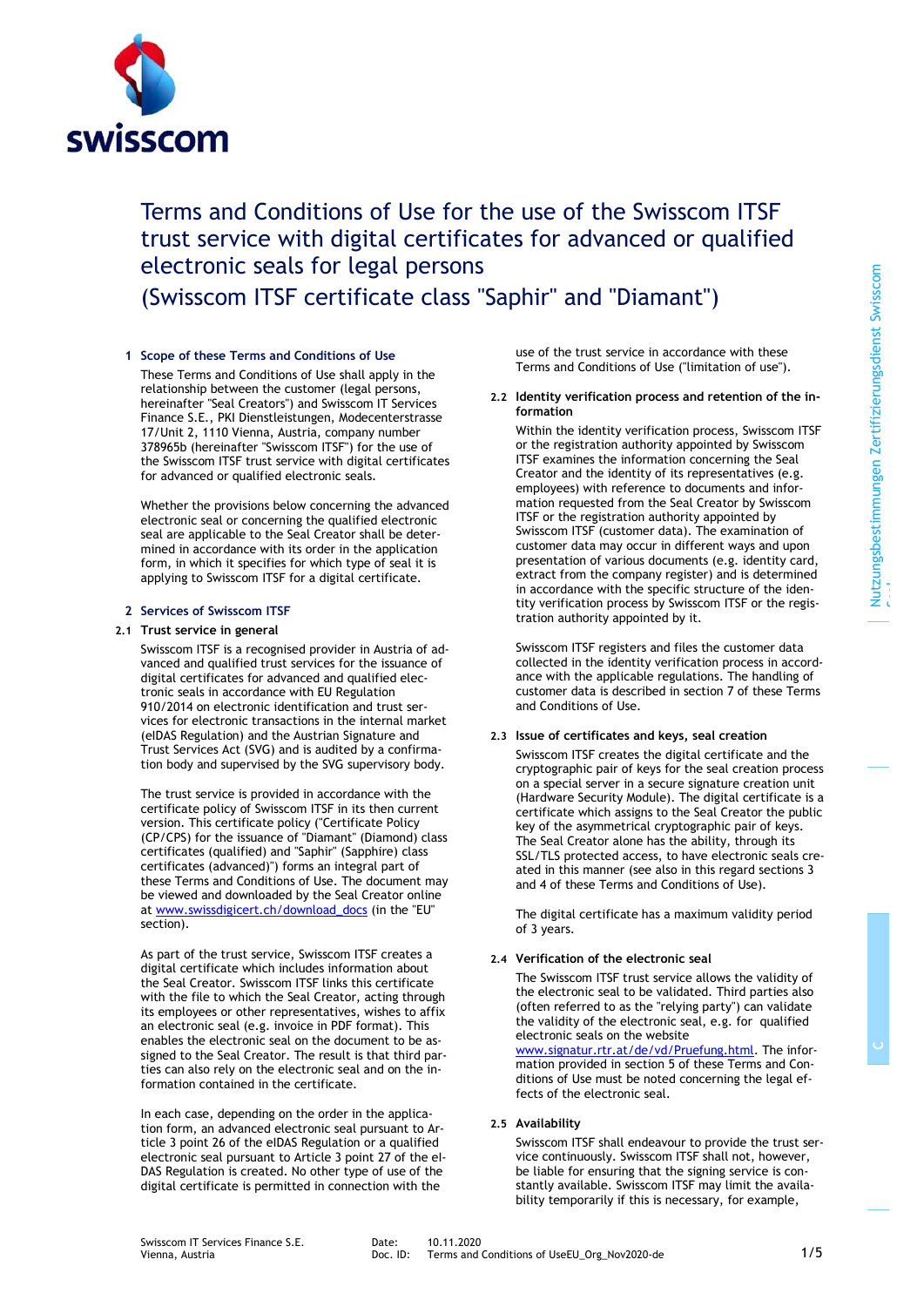

with regard to capacity limits, or the safety or integrity of the servers, or to perform technical maintenance or repairs and this is for the purpose of providing the services properly or improving them (maintenance work). Swisscom ITSF shall endeavour in this process to take account of the interests of the users of the trust service.

## <span id="page-1-0"></span>**3 Preconditions of use**

The Seal Creator has an adequate understanding of digital certificates and electronic seals.

The Seal Creator uses access certificates to authenticate an application (hereinafter "subscriber application") with Swisscom ITSF, which it operates itself or has a third party operate, and which enables the Swisscom ITSF trust service to be used. The subscriber application may for example be the accounting software of the Seal Creator or the internet portal of a third party. The party that operates the subscription application and ensures its connection to the Swisscom ITSF trust service is referred to as the subscriber. The linking of the subscriber application to the Swisscom ITSF trust service is the subject of a separate agreement with the subscriber (hereinafter "All-in Signing Service Agreement"): If the Seal Creator itself is also the subscriber, it concludes an All-in Signing Service Agreement itself. If the Seal Creator is not itself the subscriber, the use of the trust service in accordance with these Terms and Conditions of Use is conditional on the one hand on the existence of an All-in Signing Service Agreement concluded by the subscriber and on the other hand on the authorisation of the subscriber by the Seal Creator to the linking of the subscriber application.

The terms and conditions of the subscriber application used by the Seal Creator may result in limitations on the use of the trust service.

## <span id="page-1-1"></span>**4 Cooperation obligations of the Seal Creator**

The Seal Creator shall transmit to Swisscom ITSF electronically the application form completed by it and signed with a qualified electronic signature. In it the Seal Creator also confirms its acceptance of these Terms and Conditions of Use. If the Seal Creator and the subscriber are identical, it shall also provide Swisscom ITSF with the signed configuration and acceptance declaration.

If the Seal Creator is not itself the subscriber, the configuration and acceptance declaration shall be completed, signed and provided to Swisscom ITSF by the subscriber.

The Seal Creator must authenticate the subscriber application with Swisscom ITSF:

- If the Seal Creator and the subscriber are identical, the Seal Creator shall submit the access certificate for advance seals to Swisscom ITSF electronically (e.g. by email).
- If the Seal Creator and the subscriber are not identical, the Seal Creator shall authorise the subscriber with Swisscom ITSF by a declaration to that effect The Seal Creator thereby also acknowledges and agrees that

the access certificate may be used by Swisscom ITSF with the subscriber application of the subscriber.

If qualified electronic seals are to be issued, the Seal Creator shall create the private key to the access certificate on an HSM (minimum standard FIPS 140 level 2) or other by Swisscom authorized storage solution and shall thereafter deliver the access certificate. In case a technical process for the creation of access certificates is not authorized by Swisscom the creation will happen in a joint ceremony with Swisscom's registration authority. The Seal Creator must then ensure on an ongoing basis that the HSM can be reached by the subscriber application using the private key.

As soon as the subscriber application has been linked to the Swisscom ITSF trust service by means of access certificates, there is no further individual authentication for each seal creation process, i.e. all hashes transferred through this interface are marked, depending upon the order in the application form, with an advanced or a qualified electronic seal. The Seal Creator therefore ensures that the persons that it allows to access the trust service through the subscriber application in accordance with these Terms and Conditions of Use are first made aware of the following points:

- the manner of operation of the trust service,
	- the preconditions of use according to section [3,](#page-1-0)
- the cooperation obligations according to section [4,](#page-1-1)
- the legal effects according to section [5.](#page-2-0)

In any case, the Seal Creator shall be liable for the conduct of such persons in relation to the use of the trust service in accordance with these Terms and Conditions of Use in the same manner as if it were its own.

The Seal Creator undertakes that, as part of the identity verification process, both it and its representatives will provide Swisscom ITSF and/or the registration authority with complete and true information.

Records, if any, of the password for retention of the private key or the private key of the access certificate for authentication with the servers of the Swisscom ITSF trust service may not be disclosed to any unauthorised persons, must be securely stored and must be protected against unauthorised third party access.

The Seal Creator undertakes to have the digital certificate issued to it declared invalid immediately if its password has been disclosed to any unauthorised persons, the private key of the access certificate has been compromised or the Seal Creator knows or suspects that an unauthorised person has become aware of the password for retention of the private key or of the private key (compromising). Instructions for the declara**C**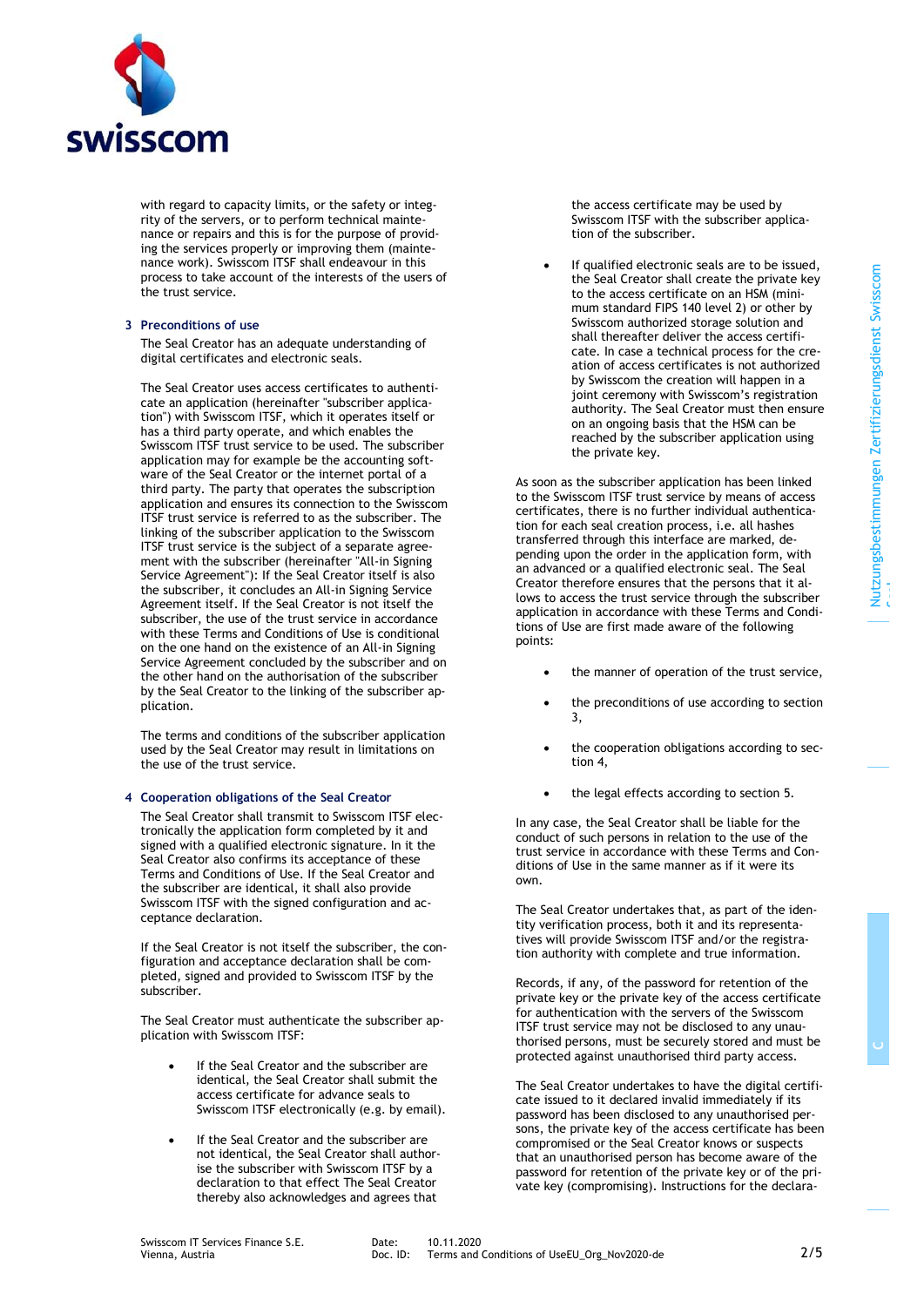

tion of invalidity may be given to the registration authority or Swisscom ITSF in accordance with the procedures set forth in the certificate policy.

The Seal Creator undertakes to inform Swisscom ITSF immediately of any changes to its name or, respectively, company name and never to use certificates containing incorrect customer data within the meaning of sectio[n 2.2](#page-0-0) of these Terms and Conditions of Use.

The Seal Creator undertakes to take every reasonable and readily available opportunity to protect its infrastructure linked to the Swisscom ITSF trust service from attacks and malware ("viruses", "worms", "Trojan horses" and the like), particularly through using software that is continually updated.

The Seal Creator undertakes to check the electronic seals after they have been created in accordance with section [2.4](#page-0-1) of these Terms and Conditions of Use and to promptly report any discrepancies in the digital certificate to Swisscom ITSF.

#### <span id="page-2-0"></span>**5 Legal effects of the electronic seal**

The use of the advanced or qualified electronic seal is intended as a rule to guarantee proof of origin and the integrity of the content of a file. The electronic seal is not to be confused with the legal concept of the electronic signature. Furthermore, the legal effects of the higher-order qualified electronic seal are not the same as those of the advanced electronic seal. It is the Seal Creator's responsibility to clarify in advance the legal effects of the type of electronic seal chosen (with and without time stamp), if necessary in consultation with the subscriber. Swisscom disclaims any responsibility in this regard.

Qualified electronic seals (Swisscom certificate class "Diamant"): the qualified electronic seal created through the AIS has the characteristics defined in the CP/CPS and meets the definition pursuant to Article 3 point 27 of the eIDAS Regulation, with the legal effects pursuant to Article 35 of the eIDAS Regulation.

Advanced electronic seal (Swisscom certificate class "Saphir"): the advanced electronic seal created through the AIS has the characteristics defined in the CP/CPS and meets the definition pursuant to Article 3 point 26 of the eIDAS Regulation, with the legal effects pursuant to Article 35 of the eIDAS Regulation.

Simple electronic time stamp: the simple electronic time stamp created through the AIS has the characteristics defined in the CP/CPS and meets the definition pursuant to Article 3 point 33 of the eIDAS Regulation, with the legal effects pursuant to Article 41 of the eI-DAS Regulation. It is not a qualified electronic time stamp pursuant to Article 3 point 34 of the eIDAS Regulation.

The legal effects of the higher-order qualified electronic seal are not the same as those of the advanced electronic signature. In addition, neither the advanced electronic seal nor the qualified electronic seal has the same legal effects as a handwritten signature or a qualified electronic signature. Depending on the particular situation, certain documents thus require a handwritten signature, a qualified electronic signature or a qualified electronic seal, as the case may be with

an electronic time stamp, in order to be legally effective.

Electronic seals by the Issuing CAs "Diamant" (qualified) and "Saphir" (advanced) created through the AIS pursuant to the certificate policy (CP/CPS) for the issuance of certificates may, in the event of the application of law other than EU law, have different, potentially more far-reaching or less far-reaching effects than is the case under EU law.

The exchange of encrypted data and the issuance of certificates are also subject to statutory restrictions in or with certain states.

The Seal Creator acknowledges that it may incur liability towards third parties for any damages suffered by them due to their reliance on a valid digital certificate of Swisscom ITSF.

The use of certain technical algorithms is also subject to statutory restrictions in certain states. It is the responsibility of the Seal Creator to investigate the circumstances in this regard beforehand.

## **6 Duration**

The Seal Creator may use the trust service in accordance with these Terms and Conditions of Use for the duration of the All-in Signing Service Agreement with Swisscom ITSF, provided that a valid certificate is in place, the information contained therein has not changed and the Seal Creator complies with these Terms and Conditions of Use.

#### **7 Handling data of the Seal Creator**

#### **7.1 General**

Swisscom ITSF collects, stores and processes only data which is needed to provide the trust service. Handling of the data shall be governed not only by the applicable laws but also by the certificate policy referred to in section 2.1.

Swisscom ITSF shall involve Swisscom (Switzerland) Ltd, based in Switzerland, in the provision of trust services. Swisscom (Switzerland) Ltd operates the IT systems for the provision of trust services and these IT systems are located in Switzerland. The advanced or qualified certificates are thus issued on servers in Switzerland. In this regard the data processing in Switzerland is done by Swisscom (Switzerland) Ltd as the processor on behalf of Swisscom ITSF. Swisscom ITSF has concluded the necessary data protection agreements with Swisscom (Switzerland) Ltd.

In accepting the Terms and Conditions of Use, the Seal Creator expressly accepts the recording and processing of the customer data collected by it as described in this section.

#### **7.2 Identity verification documentation**

For the purpose of creating the digital certificate, of maintaining the verifiability of the trust service and for any revocation of certificates, Swisscom ITSF collects and stores the following data:

Information and documents provided by the applicant in the identity verification process in accordance with section 2.2 of these Terms and Conditions of Use, e.g.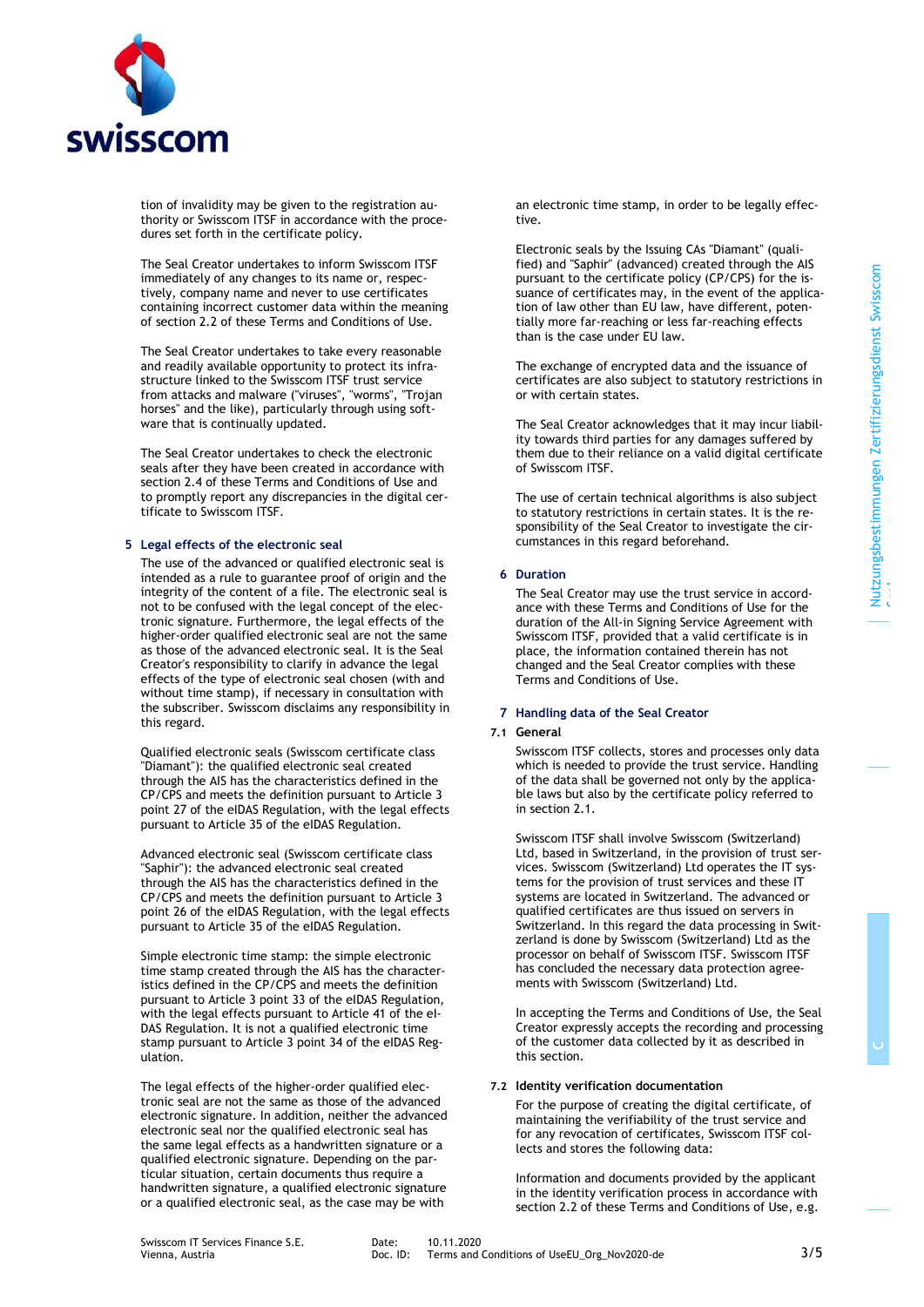

commercial register extract, extract from the register of companies, powers of attorney and other documentation concerning specific attributes.

Mobile telephone number of the applicant for authentication in the event of any revocation.

From the representative of the Seal Creator that submits the application to Swisscom ITSF for the issuance of the digital certificate: a copy of the relevant pages of the photo identity document with the information contained therein (in particular, gender, first names, last name, date of birth, valid date of identity card, nationality).

#### **7.3 Digital certificate**

Based on the data which has been provided by the Seal Creator and collected in the identity verification process, Swisscom ITSF shall issue a digital certificate containing the following information concerning the Seal Creator:

- Formal name or company name (according to evidence relating to the organisation)
- Company register number or commercial register number or other register number
- Two-digit ISO 3166 country code
- Time of issuance of the certificate, time of creation of the seal

After completion of the seal creation process, the digital certificate is included in the file that was marked with an advanced or qualified electronic seal. Anyone in possession of this file may view the aforementioned information from the certificate at any time. This enables third parties to review information concerning the Seal Creator and to also see that Swisscom ITSF as a trust services provider guarantees the certification of this data and the seal creation process.

## **7.4 Data after completion of the seal creation process**

Swisscom ITSF shall retain the data described in section 7.2 for the duration specified in section 6 of these Terms and Conditions of Use to enable the Seal Creator to use the trust service. Further, Swisscom ITSF shall retain various data concerning the identity verification process, the digital certificate and the seal creation process for a period of 7 years (advanced) or 38 years (qualified) from the last seal creation process. This ensures that the document marked with an electronic seal can still be verified as correct in the years after it is created. Swisscom ITSF shall in this process record all relevant information concerning the data issued and received by Swisscom ITSF and shall keep it in safekeeping so that it is available, for the purposes of enabling corresponding evidence to be provided in judicial proceedings, in particular, and ensuring continuity of the trust service.

On the one hand, Swisscom ITSF shall retain the following data for this purpose:

• Log files for the seal creation process (specifically includes access identification, process number, process-related data)

The hash value of the document to which an electronic seal was applied

On the other hand, Swisscom ITSF shall retain the information specified in section 7.2 of the Terms and Conditions of Use and shall manage a certificate data base.

Swisscom ITSF shall delete the data described in this section 7.4 after a maximum of 7 years (advanced) or 38 years (qualified) after the expiry of the digital certificate.

In the event of the cessation of the business operations of an external registration authority, the data stored there shall be transferred to Swisscom ITSF.

## **8 Involvement of third parties by Swisscom**

Swisscom ITSF may engage third parties to perform its duties. In particular, Swisscom (Switzerland) Ltd in Switzerland shall be involved for the operation of the IT systems for providing the trust services. Third parties may also be engaged by Swisscom ITSF to carry out the identity verification process (including retention of identity verification documentation) (registration authorities).

## **9 Liability and force majeure**

Swisscom ITSF must at all times fulfil the requirements which the law and the technical standards impose on providers of trust services. Swisscom ITSF shall take appropriate state-of-the-art security measures for this purpose. The Seal Creator acknowledges that despite all Swisscom ITSF's efforts, the use of modern technology and security standards, and oversight by the accreditation authority with regard to compliance with the statutory requirements, there can be no guarantee that the trust service will be absolutely secure and free of defects.

Unless Swisscom ITSF can prove that it is not at fault, it shall be fully liable to the Seal Creator for any losses or damages incurred by the Seal Creator due to the fact that Swisscom ITSF has not complied with the obligations under the eIDAS Regulation.

Unless Swisscom ITSF can prove that it is not at fault, it shall be liable to the Seal Creator for proven damages in the case of other contractual breaches as follows:

If the Seal Creator and the subscriber are identical and the subscriber has concluded an All-in Signing Service Agreement directly with Swisscom, liability shall be determined in accordance with the terms of this All-in Signing Service Agreement.

For all other scenarios (e.g. the Seal Creator and the subscriber are not identical or the All-in Signing Service Agreement of the subscriber was not concluded with Swisscom, but with a partner of Swisscom) the following shall apply:

Liability for material damage and financial losses due to simple negligence shall be limited to a maximum of EUR 5,000 for the entire contractual term. Swisscom ITSF's liability for indirect loss or damage caused due to simple negligence, consequential losses, lost profit,

**C**